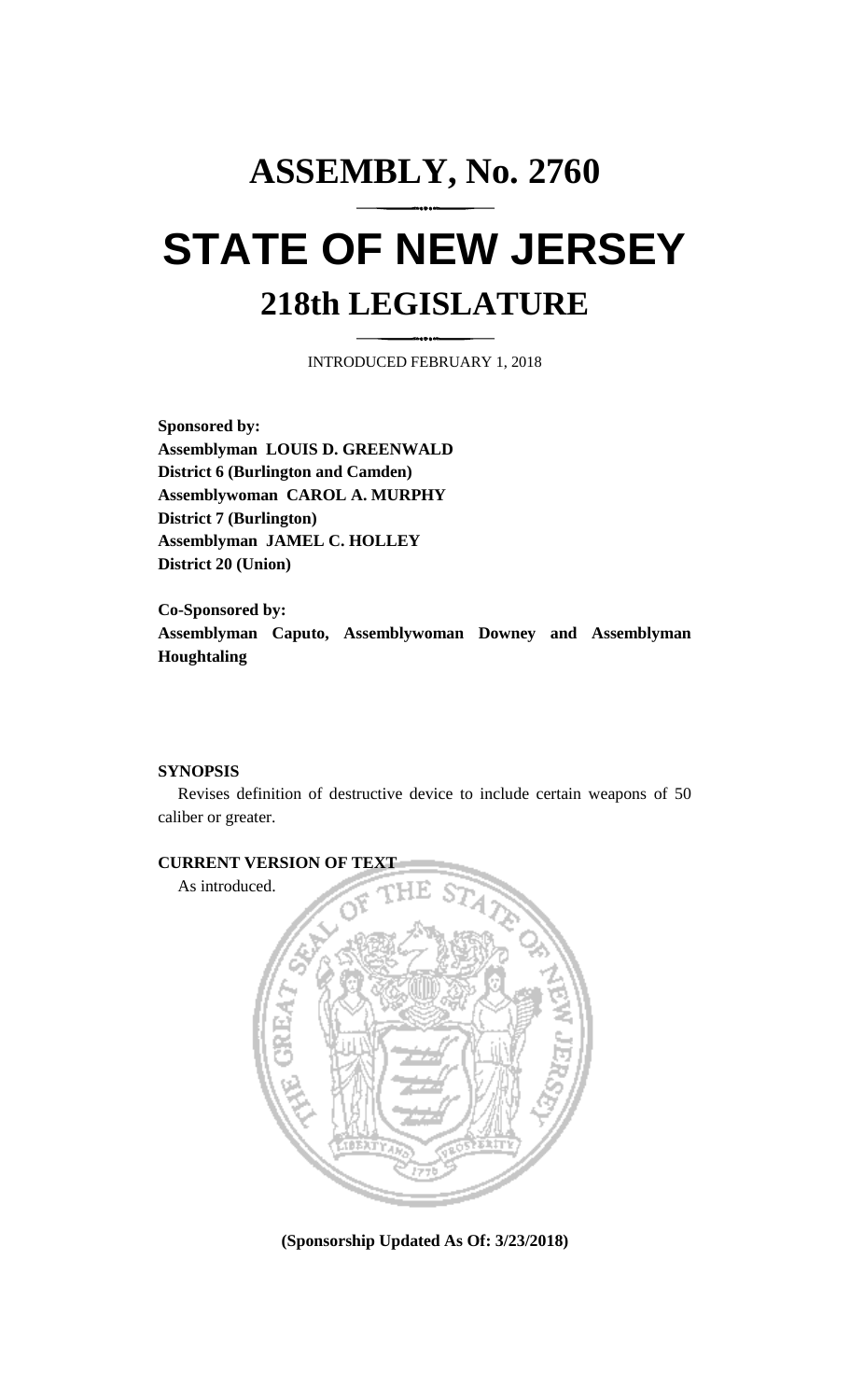**AN ACT** concerning destructive devices, amending N.J.S.2C:39-1 and supplementing chapter 39 of Title 2C of the New Jersey Statutes. **BE IT ENACTED** *by the Senate and General Assembly of the State of New Jersey:* 8 1. N.J.S.2C:39-1 is amended to read as follows: 2C:39-1. Definitions. The following definitions apply to this chapter and to chapter 58: a. "Antique firearm" means any rifle or shotgun and "antique cannon" means a destructive device defined in paragraph (3) of subsection c. of this section, if the rifle, shotgun or destructive 14 device, <u>or replica thereof</u>, as the case may be, is incapable of being fired or discharged, or which does not fire fixed ammunition, regardless of date of manufacture, or was manufactured before 1898 for which cartridge ammunition is not commercially available, and is possessed as a curiosity or ornament or for its historical significance or value. b. "Deface" means to remove, deface, cover, alter or destroy the name of the maker, model designation, manufacturer's serial number or any other distinguishing identification mark or number on any firearm. c. "Destructive device" means any device, instrument or object designed to explode or produce uncontrolled combustion, including (1) any explosive or incendiary bomb, mine or grenade; (2) any rocket having a propellant charge of more than four ounces or any missile having an explosive or incendiary charge of more than one- quarter of an ounce; (3) any weapon capable of firing a **[**projectile**]** center-fire cartridge of a caliber of 50 or greater **[**than 60 caliber, except a shotgun or shotgun ammunition generally recognized as suitable for sporting purposes**]** , which shall include any metric equivalent of 50 caliber or greater, that is capable of firing a projectile that attains a muzzle energy of 12,000 foot-pounds or greater in any combination of bullet, propellant, case, or primer. It also shall include any copy or duplicate of any weapon that is capable of firing a projectile that attains a muzzle energy of 12,000 foot-pounds or greater regardless of caliber. The provisions of this paragraph shall not apply to a smooth bore shotgun or rifle barrel shotgun or any shotgun ammunition generally recognized as 41 suitable for sporting purposes in this State; (4) any Molotov cocktail or other device consisting of a breakable container containing flammable liquid and having a wick or similar device capable of being ignited. The term **[**does**]** shall not include any device

**EXPLANATION – Matter enclosed in bold-faced brackets [thus] in the above bill is not enacted and is intended to be omitted in the law.**

**Matter underlined thus is new matter.**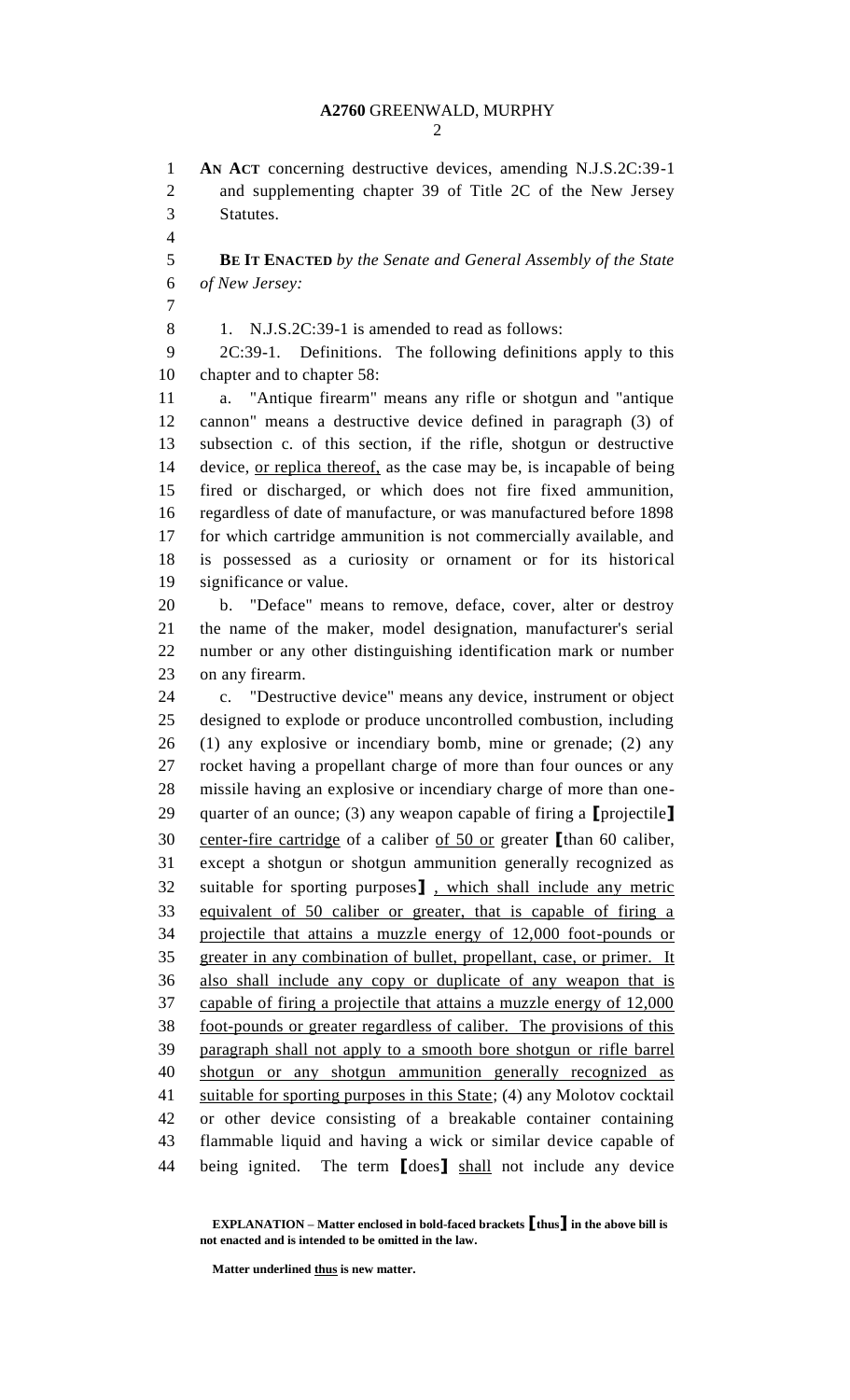manufactured for the purpose of illumination, distress signaling, line-throwing, safety, or similar purposes.

 d. "Dispose of" means to give, give away, lease, loan, keep for sale, offer, offer for sale, sell, transfer, or otherwise transfer possession.

 e. "Explosive" means any chemical compound or mixture that is commonly used or is possessed for the purpose of producing an explosion and which contains any oxidizing and combustible materials or other ingredients in such proportions, quantities or packing that an ignition by fire, by friction, by concussion or by detonation of any part of the compound or mixture may cause such a sudden generation of highly heated gases that the resultant gaseous pressures are capable of producing destructive effects on contiguous objects. The term shall not include small arms ammunition, or explosives in the form prescribed by the official United States Pharmacopoeia.

 f. "Firearm" means any handgun, rifle, shotgun, machine gun, automatic or semi-automatic rifle, or any gun, device or instrument in the nature of a weapon from which may be fired or ejected any solid projectable ball, slug, pellet, missile or bullet, or any gas, vapor or other noxious thing, by means of a cartridge or shell or by the action of an explosive or the igniting of flammable or explosive substances. It shall also include, without limitation, any firearm which is in the nature of an air gun, spring gun or pistol or other weapon of a similar nature in which the propelling force is a spring, elastic band, carbon dioxide, compressed or other gas or vapor, air or compressed air, or is ignited by compressed air, and ejecting a bullet or missile smaller than three-eighths of an inch in diameter, with sufficient force to injure a person.

 g. "Firearm silencer" means any instrument, attachment, weapon or appliance for causing the firing of any gun, revolver, pistol or other firearm to be silent, or intended to lessen or muffle the noise of the firing of any gun, revolver, pistol or other firearm.

 h. "Gravity knife" means any knife which has a blade which is released from the handle or sheath thereof by the force of gravity or the application of centrifugal force.

 i. "Machine gun" means any firearm, mechanism or instrument not requiring that the trigger be pressed for each shot and having a reservoir, belt or other means of storing and carrying ammunition which can be loaded into the firearm, mechanism or instrument and fired therefrom.

 j. "Manufacturer" means any person who receives or obtains raw materials or parts and processes them into firearms or finished parts of firearms, except a person who exclusively processes grips, stocks and other nonmetal parts of firearms. The term does not include a person who repairs existing firearms or receives new and used raw materials or parts solely for the repair of existing firearms.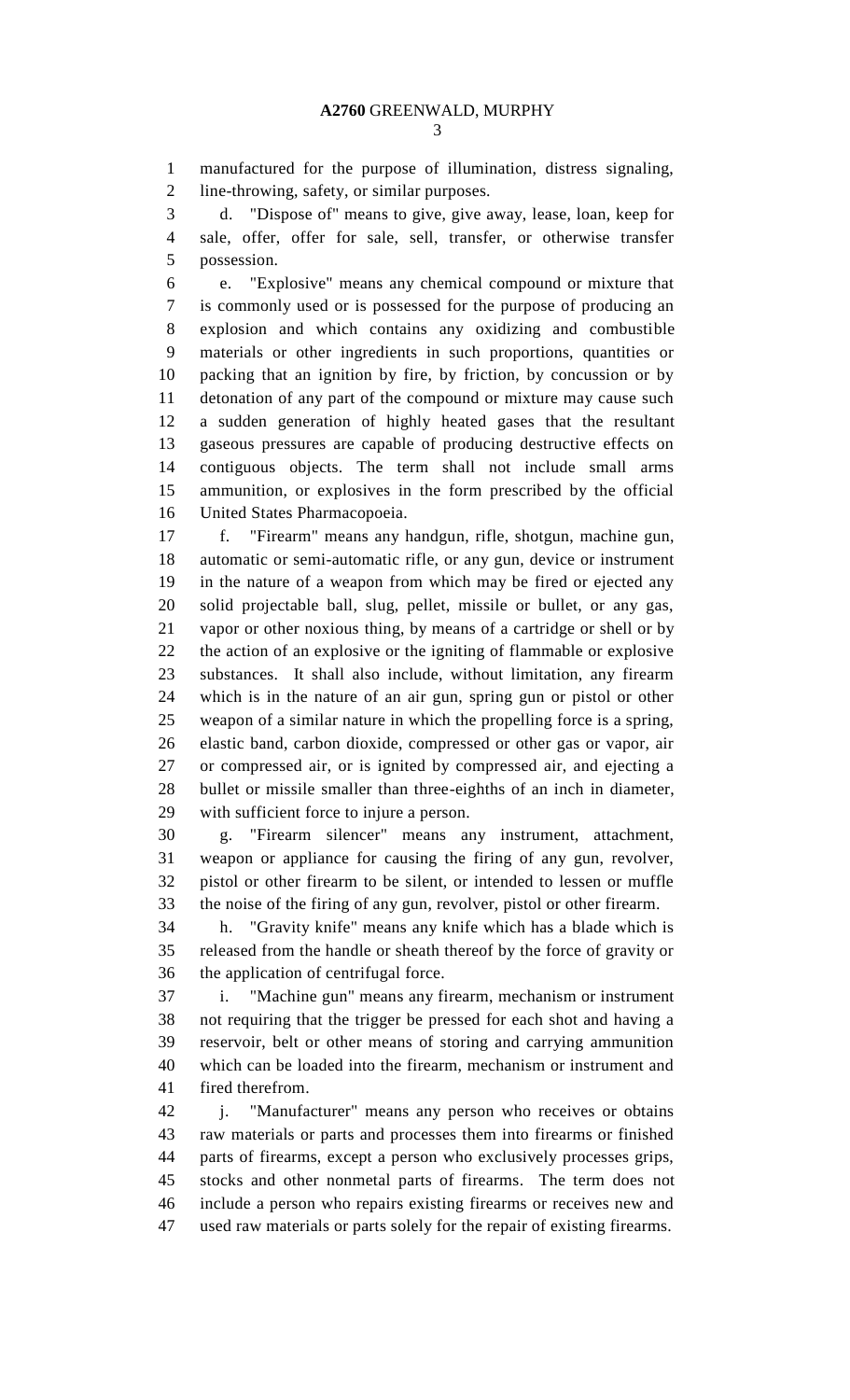k. "Handgun" means any pistol, revolver or other firearm originally designed or manufactured to be fired by the use of a single hand.

 l. "Retail dealer" means any person including a gunsmith, except a manufacturer or a wholesale dealer, who sells, transfers or assigns for a fee or profit any firearm or parts of firearms or ammunition which he has purchased or obtained with the intention, or for the purpose, of reselling or reassigning to persons who are reasonably understood to be the ultimate consumers, and includes any person who is engaged in the business of repairing firearms or who sells any firearm to satisfy a debt secured by the pledge of a firearm.

 m. "Rifle" means any firearm designed to be fired from the shoulder and using the energy of the explosive in a fixed metallic cartridge to fire a single projectile through a rifled bore for each single pull of the trigger.

 n. "Shotgun" means any firearm designed to be fired from the shoulder and using the energy of the explosive in a fixed shotgun shell to fire through a smooth bore either a number of ball shots or a single projectile for each pull of the trigger, or any firearm designed to be fired from the shoulder which does not fire fixed ammunition.

 o. "Sawed-off shotgun" means any shotgun having a barrel or barrels of less than 18 inches in length measured from the breech to the muzzle, or a rifle having a barrel or barrels of less than 16 inches in length measured from the breech to the muzzle, or any firearm made from a rifle or a shotgun, whether by alteration, or otherwise, if such firearm as modified has an overall length of less 28 than 26 inches.

 p. "Switchblade knife" means any knife or similar device which has a blade which opens automatically by hand pressure applied to a button, spring or other device in the handle of the knife. q. "Superintendent" means the Superintendent of the State

Police.

 r. "Weapon" means anything readily capable of lethal use or of inflicting serious bodily injury. The term includes, but is not limited to, all (1) firearms, even though not loaded or lacking a clip or other component to render them immediately operable; (2) components which can be readily assembled into a weapon; (3) gravity knives, switchblade knives, daggers, dirks, stilettos, or other dangerous knives, billies, blackjacks, bludgeons, metal knuckles, sandclubs, slingshots, cesti or similar leather bands studded with metal filings or razor blades imbedded in wood; and (4) stun guns; and any weapon or other device which projects, releases, or emits tear gas or any other substance intended to produce temporary physical discomfort or permanent injury through being vaporized or otherwise dispensed in the air.

 s. "Wholesale dealer" means any person, except a manufacturer, who sells, transfers, or assigns firearms, or parts of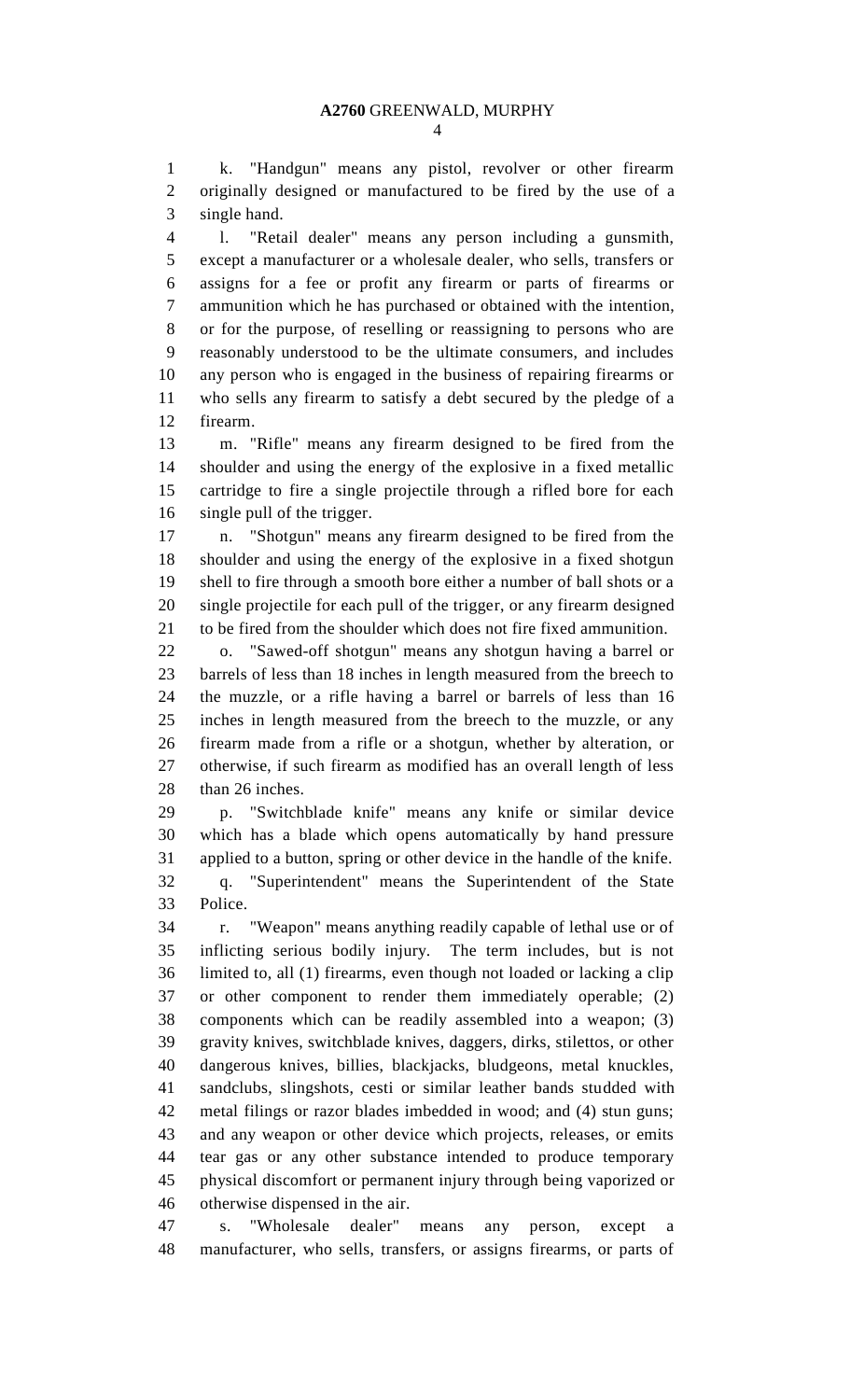## **A2760** GREENWALD, MURPHY

 firearms, to persons who are reasonably understood not to be the ultimate consumers, and includes persons who receive finished parts of firearms and assemble them into completed or partially completed firearms, in furtherance of such purpose, except that it shall not include those persons dealing exclusively in grips, stocks and other nonmetal parts of firearms. t. "Stun gun" means any weapon or other device which emits an electrical charge or current intended to temporarily or permanently disable a person. u. "Ballistic knife" means any weapon or other device capable of lethal use and which can propel a knife blade. v. "Imitation firearm" means an object or device reasonably capable of being mistaken for a firearm. w. "Assault firearm" means: (1) The following firearms: Algimec AGM1 type Any shotgun with a revolving cylinder such as the "Street Sweeper" or "Striker 12" Armalite AR-180 type Australian Automatic Arms SAR Avtomat Kalashnikov type semi-automatic firearms Beretta AR-70 and BM59 semi-automatic firearms Bushmaster Assault Rifle Calico M-900 Assault carbine and M-900 CETME G3 Chartered Industries of Singapore SR-88 type 27 Colt AR-15 and CAR-15 series Daewoo K-1, K-2, Max 1 and Max 2, AR 100 types Demro TAC-1 carbine type Encom MP-9 and MP-45 carbine types FAMAS MAS223 types FN-FAL, FN-LAR, or FN-FNC type semi-automatic firearms Franchi SPAS 12 and LAW 12 shotguns G3SA type Galil type Heckler and Koch HK91, HK93, HK94, MP5, PSG-1 Intratec TEC 9 and 22 semi-automatic firearms M1 carbine type M14S type MAC 10, MAC 11, MAC 11-9mm carbine type firearms PJK M-68 carbine type Plainfield Machine Company Carbine Ruger K-Mini-14/5F and Mini-14/5RF SIG AMT, SIG 550SP, SIG 551SP, SIG PE-57 types SKS with detachable magazine type Spectre Auto carbine type Springfield Armory BM59 and SAR-48 type Sterling MK-6, MK-7 and SAR types Steyr A.U.G. semi-automatic firearms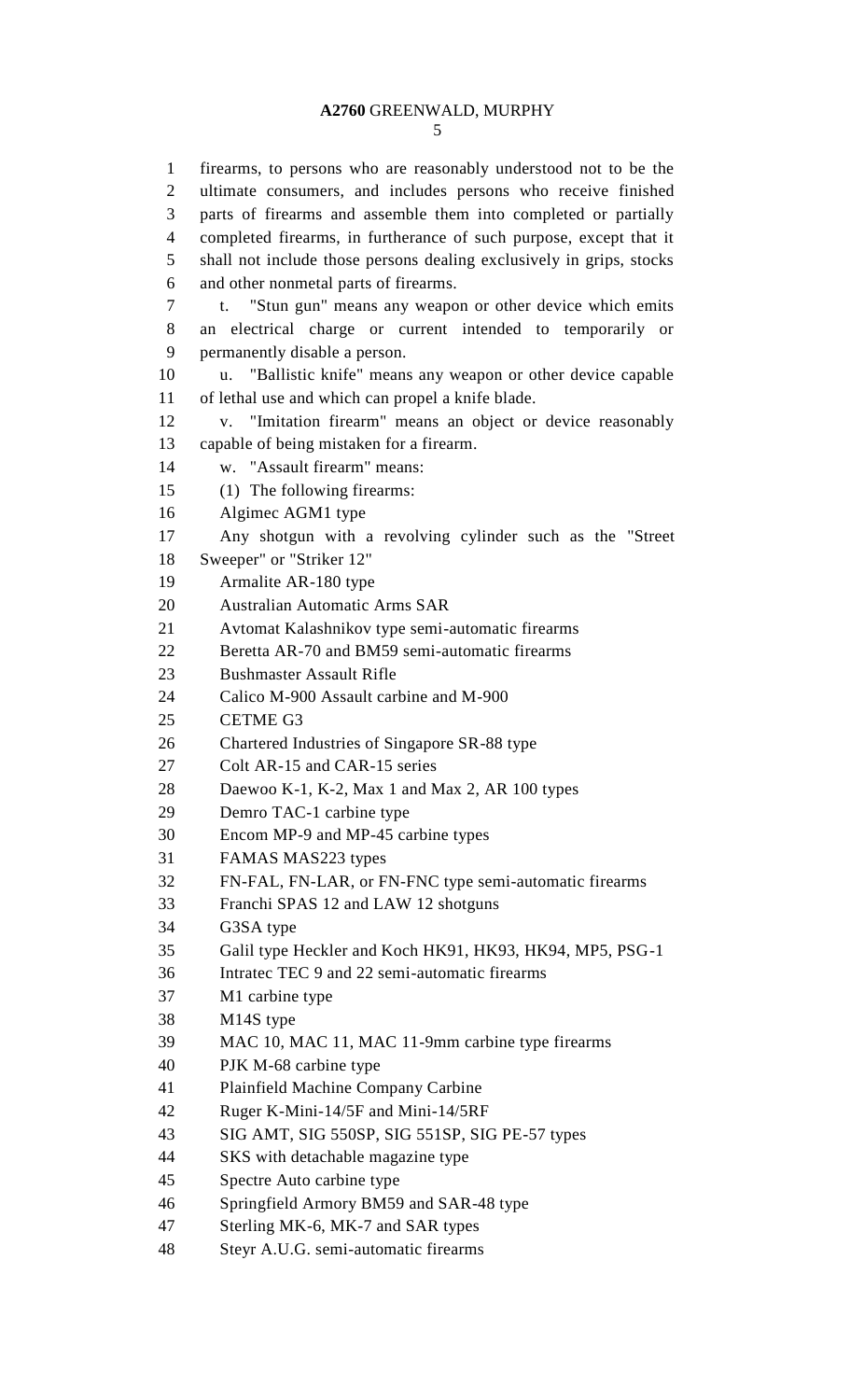USAS 12 semi-automatic type shotgun

Uzi type semi-automatic firearms

Valmet M62, M71S, M76, or M78 type semi-automatic firearms

Weaver Arm Nighthawk.

 (2) Any firearm manufactured under any designation which is substantially identical to any of the firearms listed above.

 (3) A semi-automatic shotgun with either a magazine capacity exceeding six rounds, a pistol grip, or a folding stock.

 (4) A semi-automatic rifle with a fixed magazine capacity exceeding 15 rounds.

 (5) A part or combination of parts designed or intended to convert a firearm into an assault firearm, or any combination of parts from which an assault firearm may be readily assembled if those parts are in the possession or under the control of the same person.

 x. "Semi-automatic" means a firearm which fires a single projectile for each single pull of the trigger and is self-reloading or automatically chambers a round, cartridge, or bullet.

 y. "Large capacity ammunition magazine" means a box, drum, tube or other container which is capable of holding more than 15 rounds of ammunition to be fed continuously and directly therefrom into a semi-automatic firearm.

 z. "Pistol grip" means a well-defined handle, similar to that found on a handgun, that protrudes conspicuously beneath the action of the weapon, and which permits the shotgun to be held and fired with one hand.

 aa. "Antique handgun" means a handgun manufactured before 1898, or a replica thereof, which is recognized as being historical in nature or of historical significance and either (1) utilizes a match, friction, flint, or percussion ignition, or which utilizes a pin-fire cartridge in which the pin is part of the cartridge or (2) does not fire fixed ammunition or for which cartridge ammunition is not commercially available.

 bb. "Trigger lock" means a commercially available device approved by the Superintendent of State Police which is operated with a key or combination lock that prevents a firearm from being discharged while the device is attached to the firearm. It may include, but need not be limited to, devices that obstruct the barrel or cylinder of the firearm, as well as devices that immobilize the trigger.

 cc. "Trigger locking device" means a device that, if installed on a firearm and secured by means of a key or mechanically, electronically or electromechanically operated combination lock, prevents the firearm from being discharged without first deactivating or removing the device by means of a key or mechanically, electronically or electromechanically operated combination lock.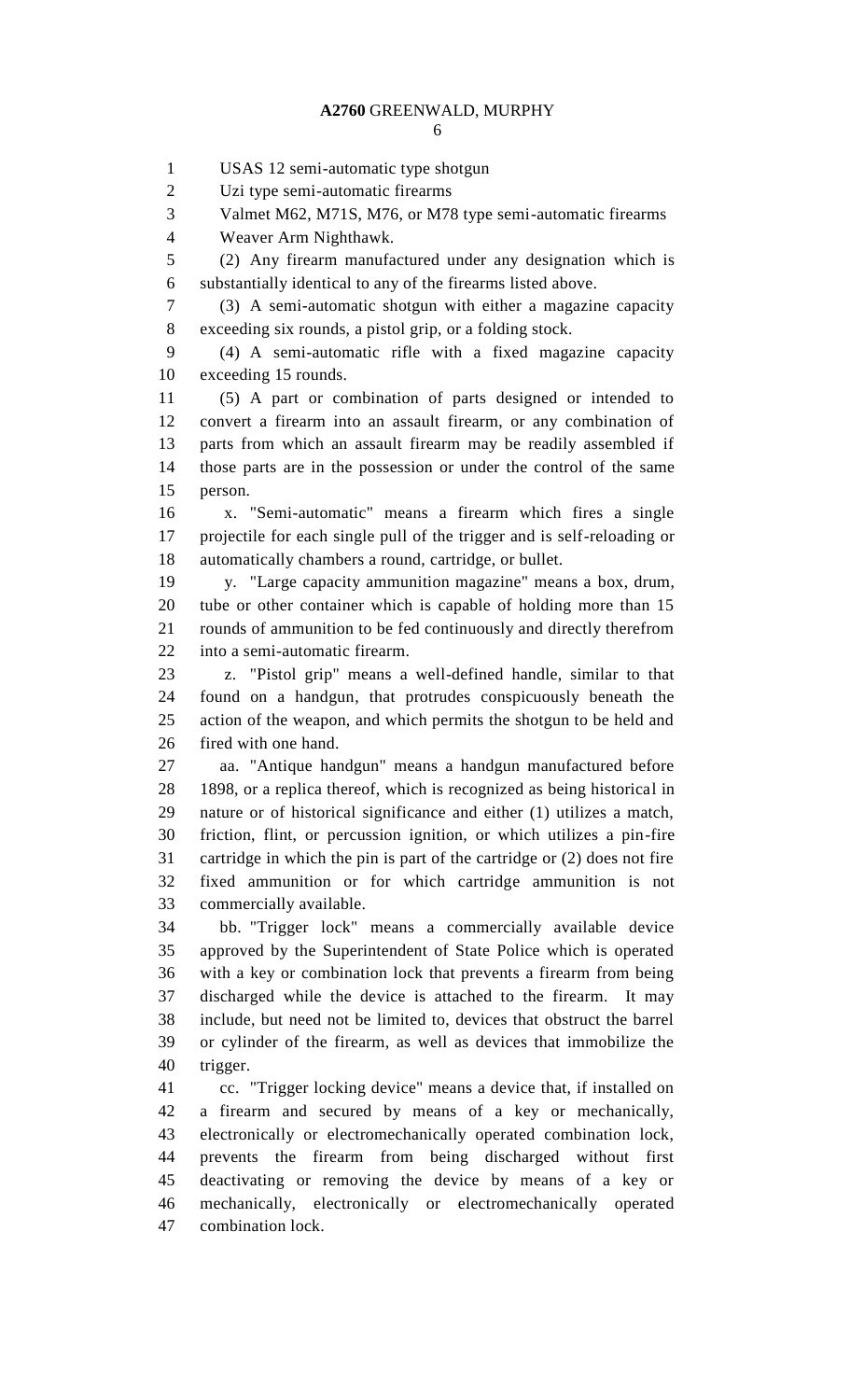## **A2760** GREENWALD, MURPHY

 dd. "Personalized handgun" means a handgun which incorporates within its design, and as part of its original manufacture, technology which automatically limits its operational use and which cannot be readily deactivated, so that it may only be fired by an authorized or recognized user. The technology limiting the handgun's operational use may include, but not be limited to: radio frequency tagging, touch memory, remote control, fingerprint, magnetic encoding and other automatic user identification systems utilizing biometric, mechanical or electronic systems. No make or model of a handgun shall be deemed to be a "personalized handgun" unless the Attorney General has determined, through testing or other reasonable means, that the handgun meets any reliability standards that the manufacturer may require for its commercially available handguns that are not personalized or, if the manufacturer has no such reliability standards, the handgun meets the reliability standards generally used in the industry for commercially available handguns. (cf: P.L.2002, c.130, s.5) 2. (New section) a. The owner of a .50 caliber or greater weapon purchased or acquired before the weapon was prohibited under the provisions of paragraph (3) of subsection c. of 23 N.J.S.2C:39-1 by the enactment of P.L., c. (C.) (pending before the Legislature as this bill) shall have one year in which to register that weapon. In order to register a prohibited weapon, the owner shall: (1) Complete a registration statement, in the form to be prescribed by the Superintendent of the State Police; and (2) Pay a registration fee of \$50 for each prohibited weapon. b. For an applicant who resides in a municipality with an organized full-time police department, the registration shall take place at the main office of the police department. For all other applicants, the registration shall take place at any State Police station. c. Within 60 days of the effective date of P.L. , c. (C. ) (pending before the Legislature as this bill), the Superintendent shall prepare the form of registration statement required under subsection a. of this section and shall provide a suitable supply of statements to each organized full-time municipal police department and each State Police station. d. One copy of the completed prohibited weapon registration statement shall be returned to the registrant, a second copy shall be sent to the Superintendent, and, if the registration takes place at a

 municipal police department. e. If the owner of a prohibited weapon that has been registered pursuant to this section dies, the owner's heirs or estate shall have 90 days to dispose of that firearm in accordance with the provisions

municipal police department, a third copy shall be retained by that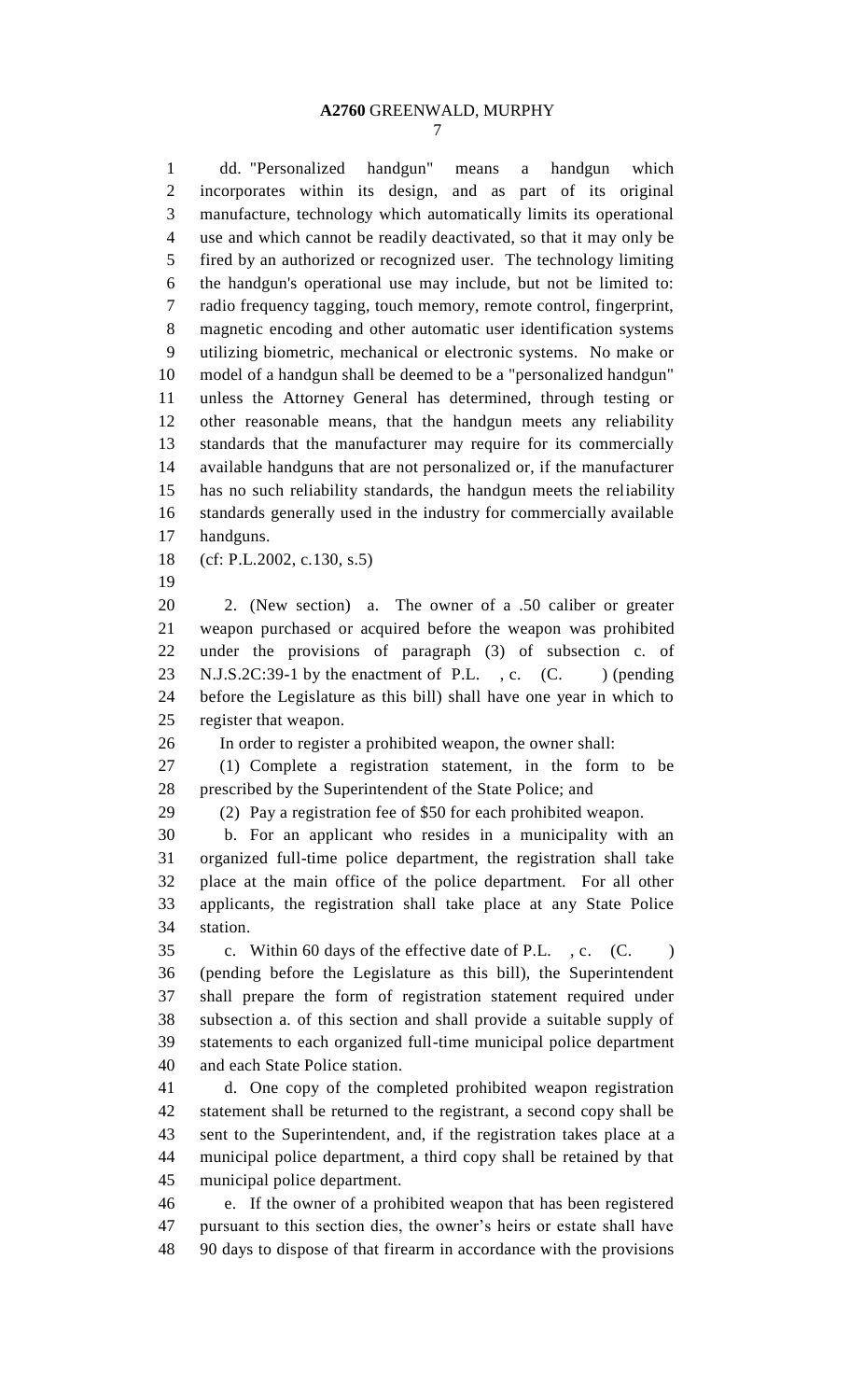of section 3 of P.L. , c. (C. )(pending before the Legislature as this bill).

 f. If a prohibited weapon registered pursuant to this section is used in the commission of a crime, the registrant of that prohibited weapon shall be civilly liable for any damages resulting from that crime.

 The liability imposed by this subsection shall not apply (1) if the weapon used in the commission of that crime was stolen and the registrant reported the theft of the weapon to law enforcement authorities within 36 hours of the registrant's knowledge of the theft or (2) prior to the commission of the crime, the registrant lawfully transferred the weapon to another person.

 3. (New section) a. A person who lawfully possesses a .50 caliber or greater weapon prohibited under the provisions of paragraph (3) of subsection c. of N.J.S.2C:39-1 on the effective date of P.L. , c. (pending before the Legislature as this bill) and does not register it pursuant to section 2 of P.L. , c. (C. )(pending before the Legislature as this bill) may retain possession of that weapon for a period not to exceed one year from that effective date. During that time period, the owner of the prohibited weapon shall either:

 (1) Transfer the prohibited weapon to a person or firm lawfully entitled to own or possess such weapon;

(2) Render the prohibited weapon inoperable; or

 (3) Voluntarily surrender the prohibited weapon pursuant to N.J.S.2C:39-12.

 b. If the owner of the prohibited weapon elects to render the weapon inoperable, the owner shall file a certification on a form prescribed by the Superintendent of State Police indicating the date on which the weapon was rendered inoperable. This certification shall be filed with either the chief law enforcement officer of the municipality in which the owner resides or, in the case of an owner who resides in a municipality which does not have a full-time police department, with the Superintendent of State Police.

 c. As used in this section, "inoperable" means that the weapon is altered in such a manner that it cannot be immediately fired and that the owner or possessor of the weapon does not possess or have control over the parts necessary to make the weapon operable.

 4. This act shall take effect immediately. 

- 
- 
- 

STATEMENT

 This bill revises the definition of "destructive device" so that it includes weapons of 50 caliber or greater. Under the bill and